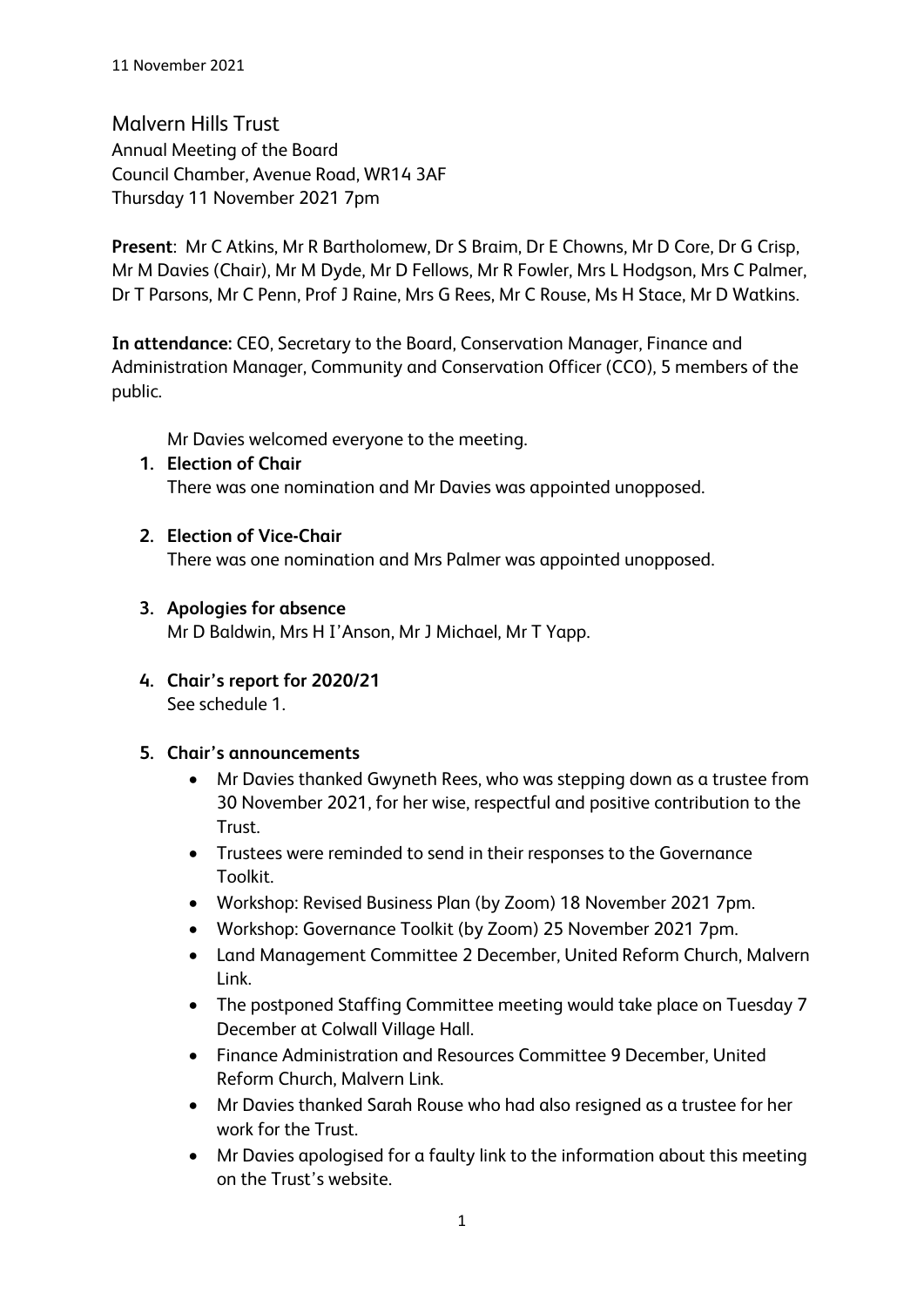## **6. Declarations of interest**

Mr Rouse – He had rights of common over Trust land.

Mr Penn noted that Mr Rouse had made a remark about the Trust's policy on trail hunting at a West Malvern Parish Council meeting which he considered to be misleading and indicated Mr Rouse's personal opposition to Trust policy. He felt that Mr Rouse should stand down any comment on the matter on the agenda. Mr Rouse said that the Trust could not tell other landowners what to do.

# **7. Public Comments**

(See Schedule 2).

# **8. Appointment of committees**

A table of the Chairs' and Vice-Chairs' recommendations for Committee membership had been circulated prior to the meeting. Mr Fowler asked about the process for committee selection and whether it accorded with Standing Orders. Mr Davies conceded that the Chairs and Vice Chairs had not consulted the skills register or attendance record on this occasion and he apologised that that had not been done. Mr Fowler proposed that the documents should be circulated and the list should be recreated.

Points made included:

- At this stage in the life of the Board, trustees were familiar with the skills and interests of Board members.
- There was a lack of gender balance on Governance Committee.
- The Secretary to the Board confirmed that the proposed appointees to Finance Administration and Resources and Land Management Committees were all in accordance with the individual trustees' choices.
- The Skills Register and attendance records were available to trustees on request.
- There was a process for committee selection and there should be a record of the comparison of the skills available with the skills that were required.
- The best person for the job should be selected.
- Could the proposals for committee membership be circulated prior to the meeting?

Although Standing Orders had not been followed, on the proposal of Ms Stace, seconded by Mrs Hodgson it was **RESOLVED** (with two abstentions and 2 votes against) that the following Committee appointments be made: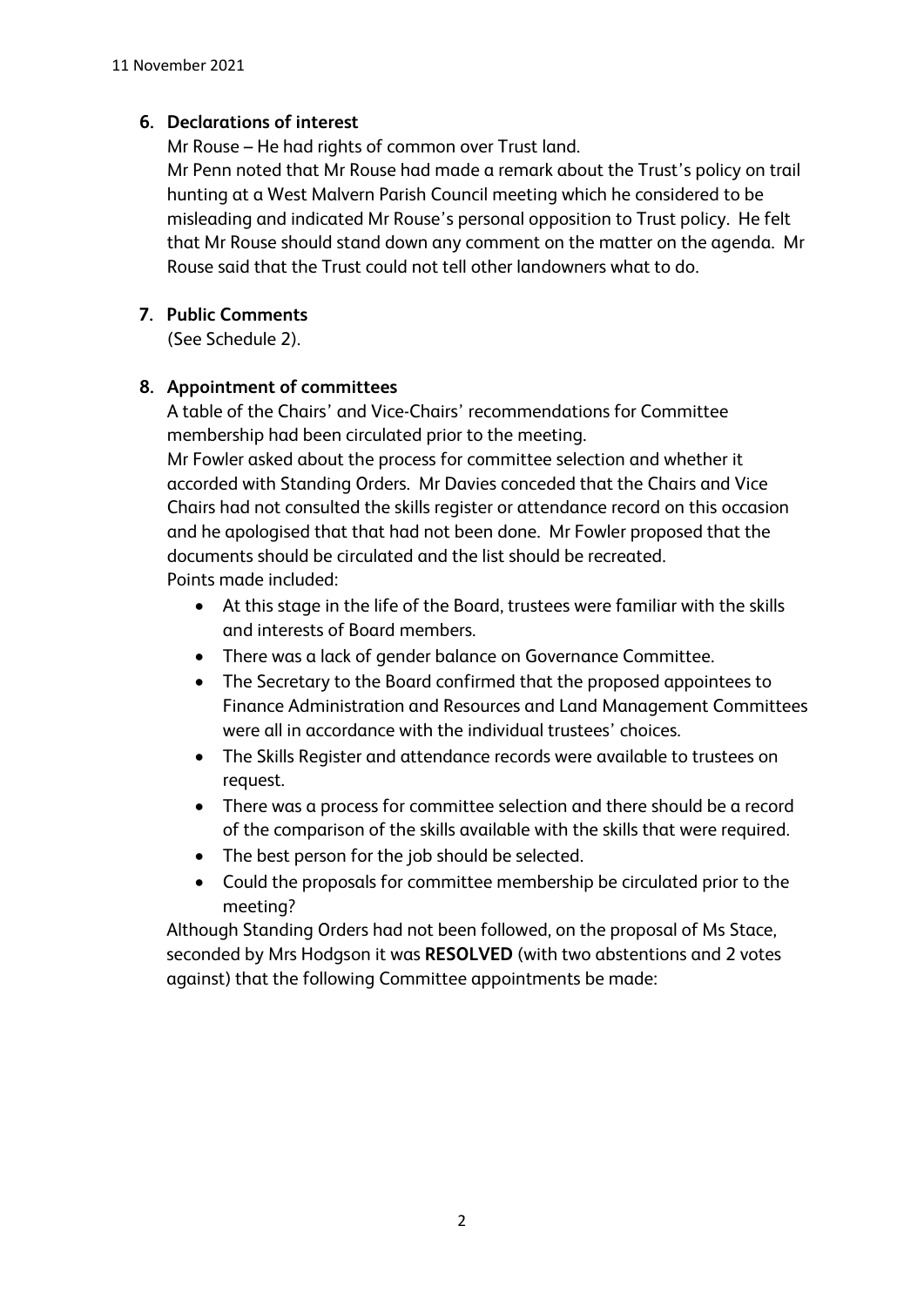| <b>Land Management Committee</b>  | <b>Governance Committee</b> |
|-----------------------------------|-----------------------------|
| Mr Atkins                         | Mr Atkins                   |
| Mr Baldwin                        | Mr Bartholomew              |
| Dr Braim                          | Dr Braim                    |
| Dr Chowns                         | Mr Core                     |
| Mr Fowler                         | Dr Crisp                    |
| Mrs Palmer                        | Mr Fellows                  |
| <b>Mr Parsons</b>                 | <b>Prof Raine</b>           |
| Mr Rouse                          |                             |
| <b>Ms Stace</b>                   |                             |
| Mr Yapp                           |                             |
| <b>Finance Administration and</b> | <b>Staffing Committee</b>   |
| <b>Resources Committee</b>        | Mr Baldwin                  |
| Mr Bartholomew                    | <b>Mr Davies</b>            |
| Mr Core                           | Mrs I'Anson                 |
| <b>Mr Davies</b>                  | Mrs C Palmer                |
| Mr Dyde                           | Mr C Penn                   |
| Mr Fellows                        | <b>Prof Raine</b>           |
| Mrs Hodgson                       | <b>Mrs Stace</b>            |
| Mr Michael                        |                             |
| Mr Penn                           |                             |
| <b>Prof Raine</b>                 |                             |
| <b>Mr Watkins</b>                 |                             |
|                                   |                             |

#### **Appointment of Board members to outside bodies**

It was **RESOLVED** unanimously to make the following appointments**:** 4Cs Mr Davies and Mr Fellows AONB Mr Atkins Recreation Advisory Panel Messrs Baldwin, Braim, Davies, Dyde Wildlife Panel Ms Stace, Messrs Atkins, Fowler, Michael.

## **9. To approve the minutes of the Board meetings held on 9 September and 7 October 2021**

On the proposal of Mrs Rees, seconded by Mr Bartholomew, it was **RESOLVED (**with 2 abstentions) to approve the minutes of the meetings held on 9 September and 7 October 2021. [1](#page-2-0)

#### **Matters arising**

Para 22.6 of the meeting of 9 September: The CEO that Herefordshire Council were considering a single white line along Jubilee Drive and West Malvern Road (not double

<span id="page-2-0"></span><sup>&</sup>lt;sup>1</sup> The Secretary to the Board confirmed that she had amended the draft minutes of the meeting on 7 October to include Mrs Hodgson's apology for not attending.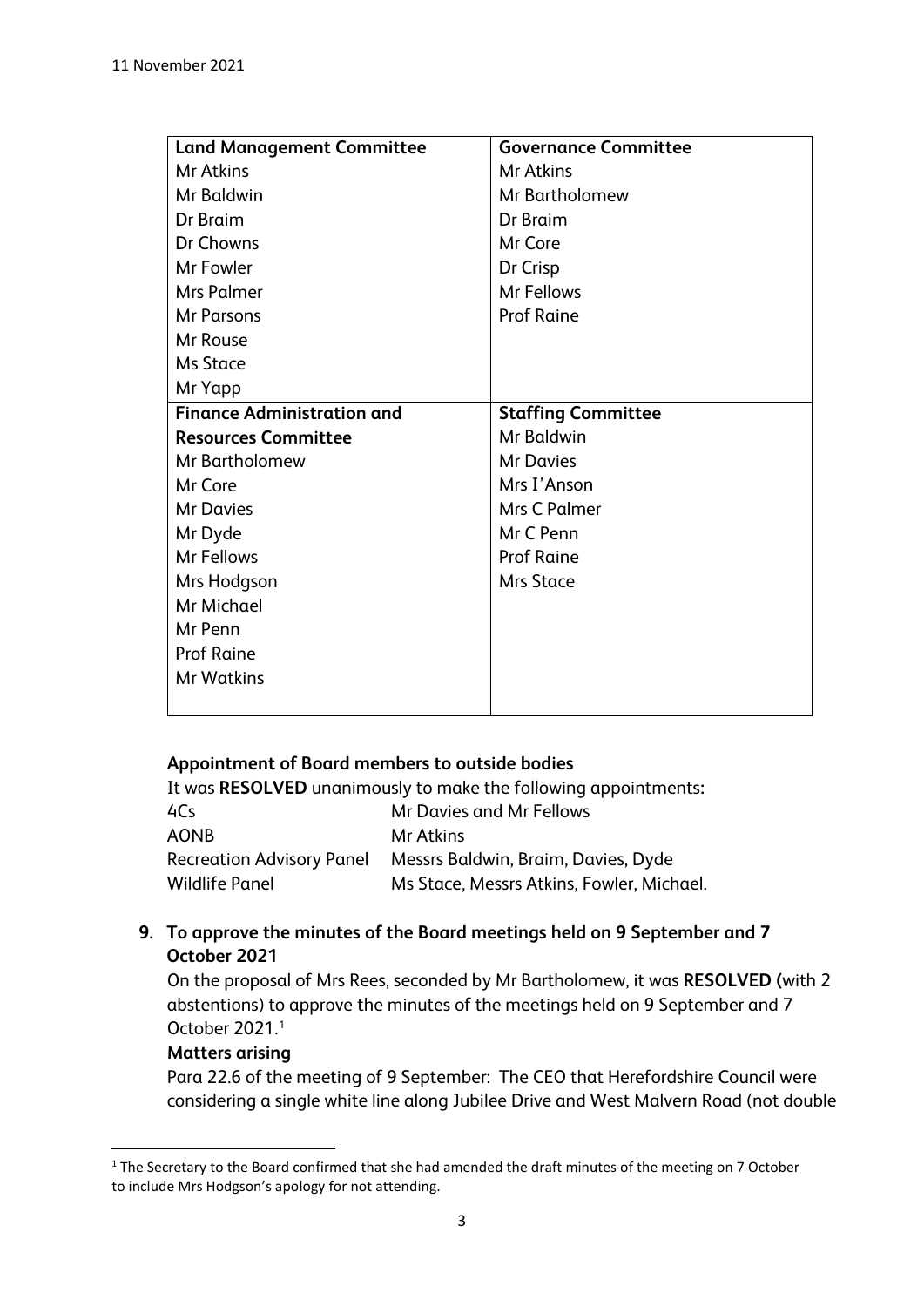yellow as stated). Confidential minutes of 9 September: Dr Parsons repeated his observation that the hedge in Chance Lane had grown over the road. The Conservation Manager reported that he had been notified by the RPA that payments under the North and Central Hills Countryside Stewardship Scheme would be reinstated for 2019 and 2020 to the amount of £76,000pa (the original agreement was for the sum of £79,000) and this sum would continue to be paid for the remaining 6 years of the Scheme. Restoration of the payments would have knock on effects to other operations.

The Conservation Manager and other staff were congratulated on achieving this outcome.

#### **10.Governance Committee**

- 10.1 On the proposal of Mr Bartholomew, seconded by Mrs Palmer it was **RESOLVED**  (with one abstention) by the Committee members present to approve the minutes of the meeting of the meeting on 21 October 2021.
- 10.2 Updates since the meeting

There were none.

10.3 Adoption of minutes and recommendation

On the proposal of Mr Bartholomew, seconded by Mr Fellows it was **RESOLVED** unanimously to adopt minutes of the meeting of 21 October 2021 and that Standing Order 14.9.2 should be amended to read:

The Chair of the relevant committee invites officers to provide any updates since the meeting and invites questions and comments from trustees on the minutes or the recommendations.

**11.Whether MHT should proceed with a s74 Charities Act 2011 application with a view to updating its Governing Acts using a Private Bill and how work connected with obtaining a Private Bill should be funded**

Mr Davies reminder trustees that this was not a final decision to proceed with a Private Bill but a preliminary step to gain authorisation from the Charity Commission to expend charity funds on a private bill. Private Bills had to be submitted by November in any given year so this was a timely decision if the Trust was not to be perceived as "kicking the can down the road" for a further year. Trustees had had the opportunity to go through the Working Group Report and ask questions both in the Governance Committee meeting and in 2 workshops.

Points made included:

• Was the charity moving away from charity status to an extra public body or an independent business? Mr Core said the aspect of fundraising needed to be seen in the broader context of all the non-financial benefits that would accrue. There was nothing in the proposals that could not be seen in many other charities, and the changes were to give the Trust more flexibility in addressing future risk. The report was intended to address the trustees' responsibility to demonstrate it had the resources to carry this through and that it was a reasonable way for the Trust to expend its funds.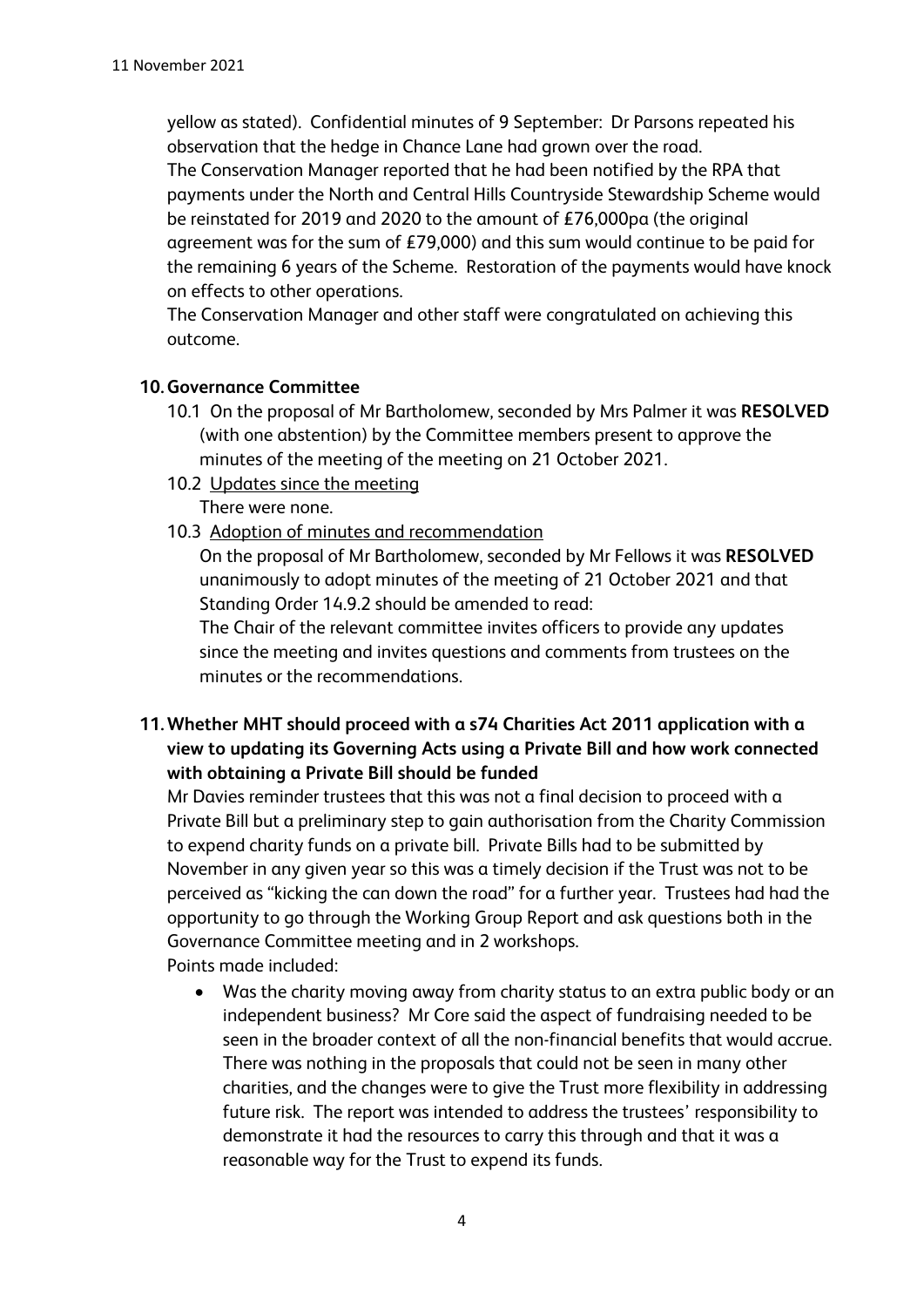- Mr Fowler made a number of points:
	- o The Board had agreed to accept the Russell report, but this had stated the reconciliation of trustees should take place before implementing the governance changes. Mr Davies said that implementation of the Russell report was in process.
	- o He had sent some notes to Mr Core, to which he had not received a response.
	- o The reference to using the 3.5% rate as recommended in the Treasury Green Book was not a correct application as this being used in a different context. The target rate of return for the investments which made up the Land Purchase Fund was  $6 - 7$ %.

Mr Core responded that he had received the information from Mr Fowler and some additional comments from Mr Rouse which he had put into the model. Even using 7.5% as Mr Fowler suggested, it still produced a positive result within 12 years.

- A comparison should be made between using a s 73 Scheme and a Bill.
- The Trust was not in a position to make the choice referred to above as the Charity Commission had made it clear that a s73 Scheme could not be used to make the changes which the Trust had identified as required.
- The Charity Commission had said a s 73 Scheme could not be used to make all the changes which the Trust had identified. Could the controversial aspects of the changes be dropped?
- It the Land Purchase Fund was used, money might not be available if a parcel of land came up for sale.
- The proposition was to ask the Charity Commission to sanction the Trust spending the money on a Private Bill
- The CEO gave a costs estimate for the s 74 application of  $£5 10,000$ . The application would involve administrative costs plus possibly some external professional fees.

On the proposal of Ms Stace, seconded by Dr Braim it was **RESOLVED** (14 votes in favour with 4 votes against and 1 abstention):

To adopt the Governance Committee's recommendations that

- A. On the basis of the Governance Committee Working Group's report, the Board agree that it is expedient in the interests of the charity to proceed with a Parliamentary Bill to make the proposed governance changes (subject to a review as set out in 2 below).
- B. Governance Committee Working Group 2 proceed to:
	- i. Carry out further work identified in the Report of the CCS Working Group dated January 2020
	- ii. Consider any further issues that arose during the process
- C. The Officers in conjunction with Working Group 2 carry out any further work required to apply for s74 consent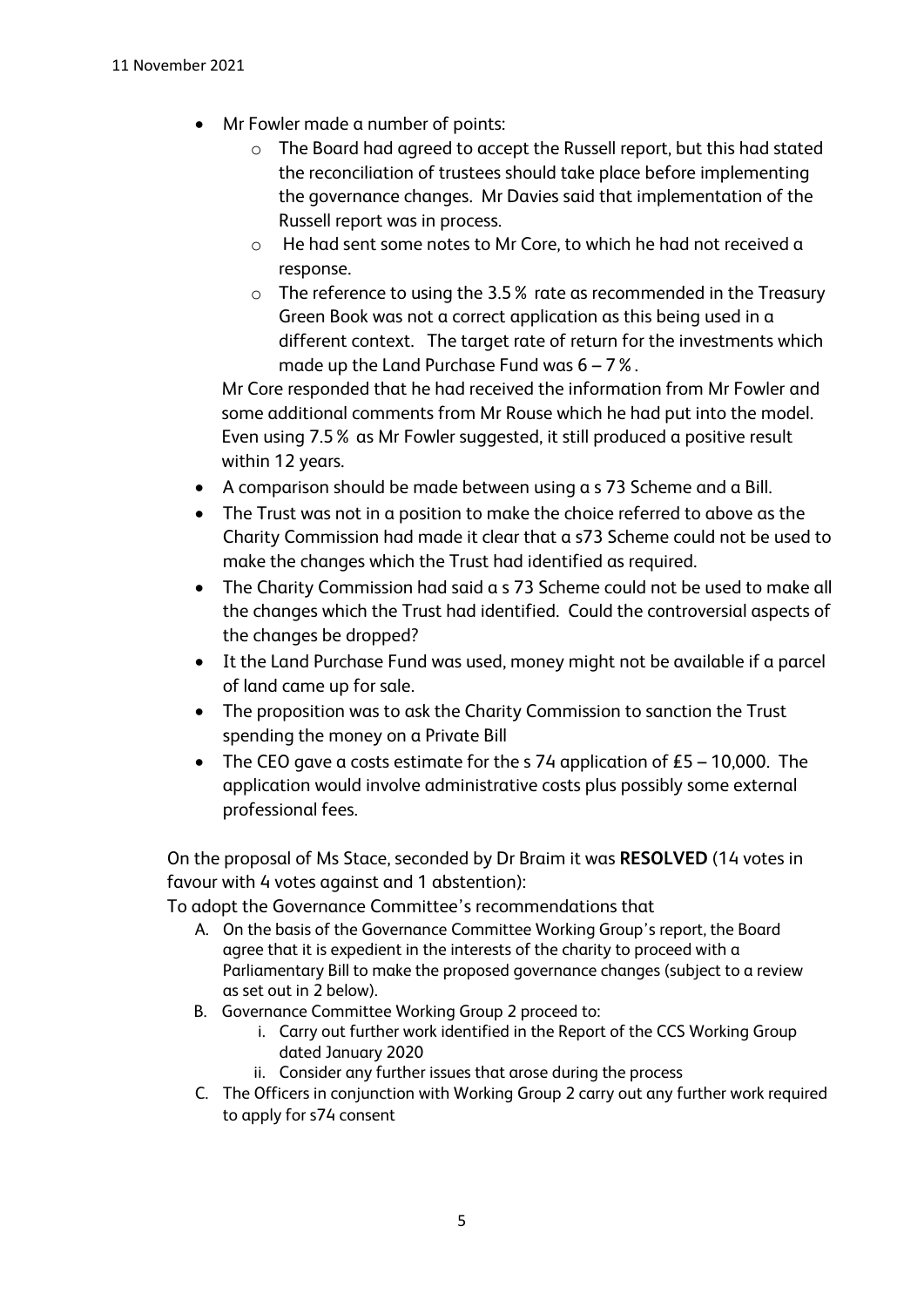And

- D. The application for s 74 consent should be submitted to the charity commission (provided the estimates for legal costs are within 10% of the figures contained in the report on Costs and Benefits)
- E. The cost of funding the work on a Private Bill should be met from a loan from the Land Purchase Fund.
- F. To approve expenditure of up to £10,000 to prepare the application.

Mr Fowler and Dr Crisp asked for it to be minute that they had voted against the resolution on the basis that the Board had said that the Russell report would be implemented and this had not yet been done.

## **12. Fernleigh easement application**

The CEO pointed out an error in the paper (page 20) – the easement was 75m long and not 55m as stated on that page.

He confirmed that in this case there was no prescriptive easement. Points made included:

- In this instance there was no material impact on the "Natural Aspect" as the track was already present.
- What if a future owner was less careful as the present one? What if vehicles were parked on the easement? The CEO pointed out that the extent of and the materials for the easement would be specified in the deed along with the Trust's standard conditions which included a covenant not to park on the easement. The Trust arranged for a warden to call on new property owners and remind them of their obligations.

On the proposal of Mrs Palmer, it was **RESOLVED** (with 2 abstentions) that: The conditions set out in s 7 MHA 1930 having been met and after having considered the impact on the natural aspect of granting the easement, the Board agreed to grant an easement providing vehicular access to Fernleigh subject to the conditions set out in Annex 2 of the paper in consideration of the sum of £20,000.

## **13.Trail hunting on MHT land**

The CEO introduced the paper. The issuing licences for trail hunts was currently suspended. Trail hunting on Trust land was an event, like many other events organised by third parties over the course of a year. Because of the particular risks, the Board had approved a policy setting out the conditions on which trail hunting would be licenced by MHT. The paper set out the breaches of this policy which had occurred over the past 4 years. Monitoring the events was challenging and took up a deal of staff time.

Sometimes the hunt met on land adjoining Trust land and access was lawfully obtained across Trust land across easements or public rights of way. The following points were made:

• It was evident from the information presented that the hunts had consistently failed to comply with the licence conditions and dealing with the events required significant input from staff.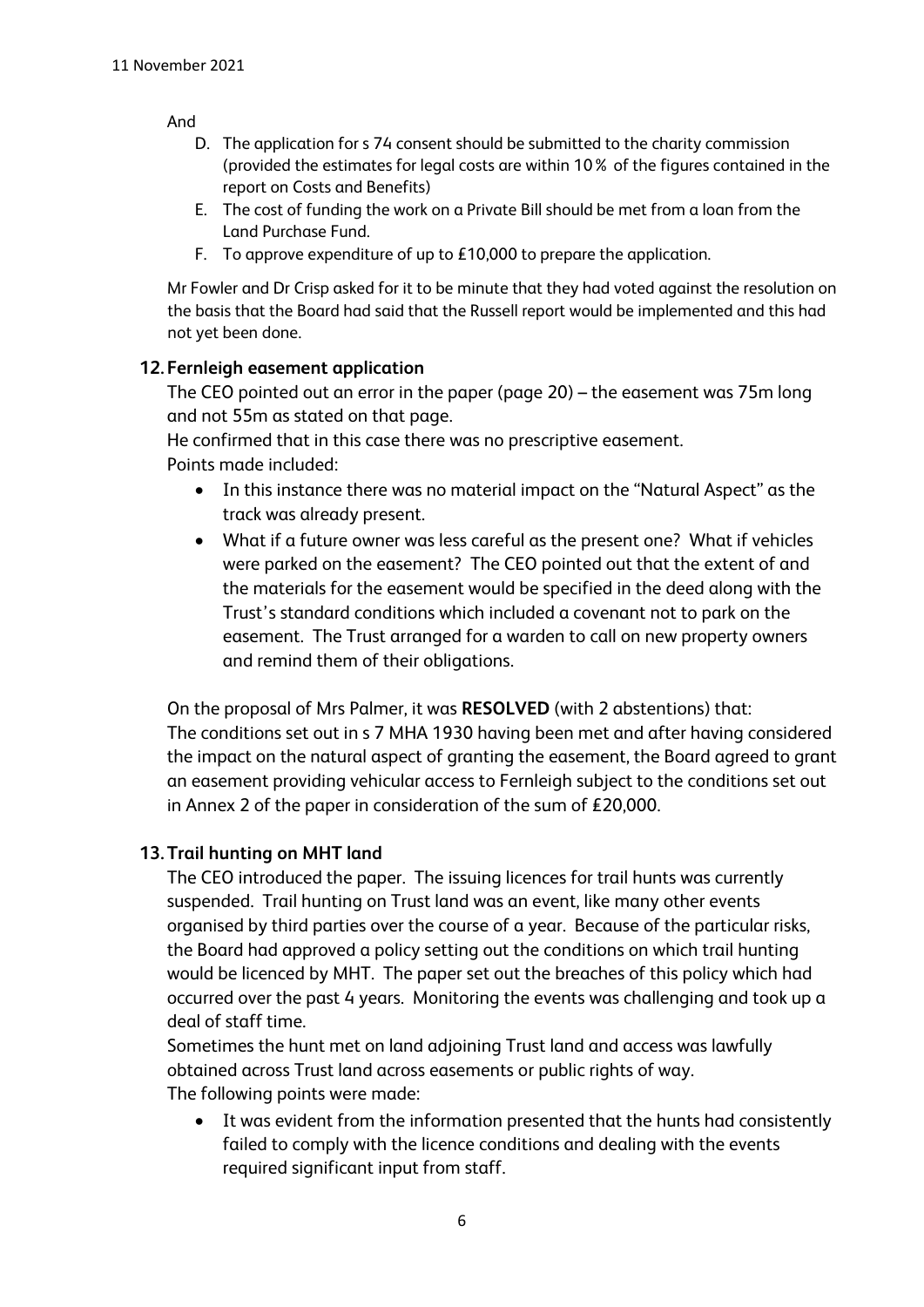- Monitoring was clearly quite stressful for the staff.
- If licences were suspended, the Trust would still have to be vigilant, and the hunt would have to be monitored when activities were taking place near to Trust land. The current policy asked hunts to give notice when they were meeting adjacent to Trust land. They would probably not give notice if the issuing of licences was suspended.
- If the hunts ignored the licence conditions they may well also disregard any ban. Hunt activity would still have to be monitored.
- There were effectively only 2 hunts involved. In circumstances where one was adhering to licence conditions and another was not, it would be possible to differentiate. However, the licence conditions would have to be revised in the light of the recent court case where it was found that hunts were being encouraged to use laying a trail as a smoke screen for illegal hunting.
- There was no evidence to believe that issuing licences containing additional restrictions would work
- Was it possible to request a bond? This was not thought to be a practical proposition.
- Thanks were expressed to the staff who had compiled the paper. The paper painted a clear picture of organisations which ignored any conditions on approvals that were given for their activities.
- Hunts were neither observing best practice for trail hunting nor the Trust's conditions for the grant of licences.
- Licences could be suspended until the end of the season to gain a clearer understanding of what other organisations were going to do.

On the proposal of Mrs Stace, seconded by Mr Bartholomew it was **RESOLVED** (with 1 vote against and 2 abstention) to indefinitely suspend the issue of licences for trail hunting on Trust land.

## **14. Information**

14.1 Update on Risk Management Schedule

The CEO said that although there had been good news from the RPA, he did not feel it was appropriate to reduce the risk level until the money had been received.

- 14.2 Conservation Manager's Report
	- No further matters to report.
- 14.3 Malvern Spa Association

The Spa Association had produced Christmas cards and a calendar. They were supporting the Trust with funding to assist with rebalancing the trough at Barnards Green and repairing the pedestal at St Ann's Well.

14.4 AONB Joint Advisory Committee

John Raine had been appointed as Chair and the minutes of the last meeting would be circulated once they had been published.

14.5 Wildlife Panel

No meeting.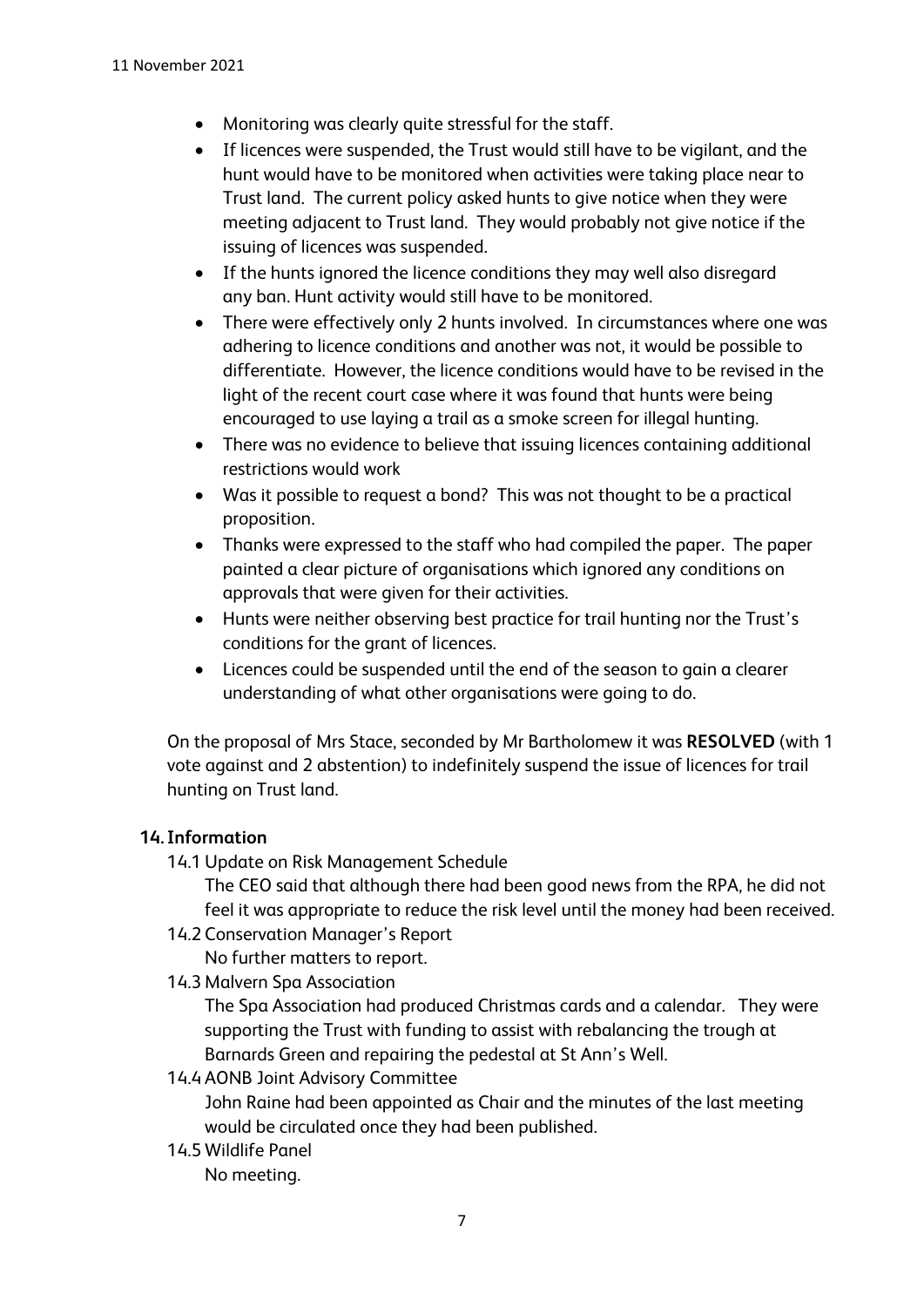14.6 Recreation Advisory Panel No meeting. 14.7 Management Report The CEO had no updates.

# **15.Urgent Business**

There was none.

# **16.Date of next meeting**

20 January 2022.

**The meeting closed at 8.50pm**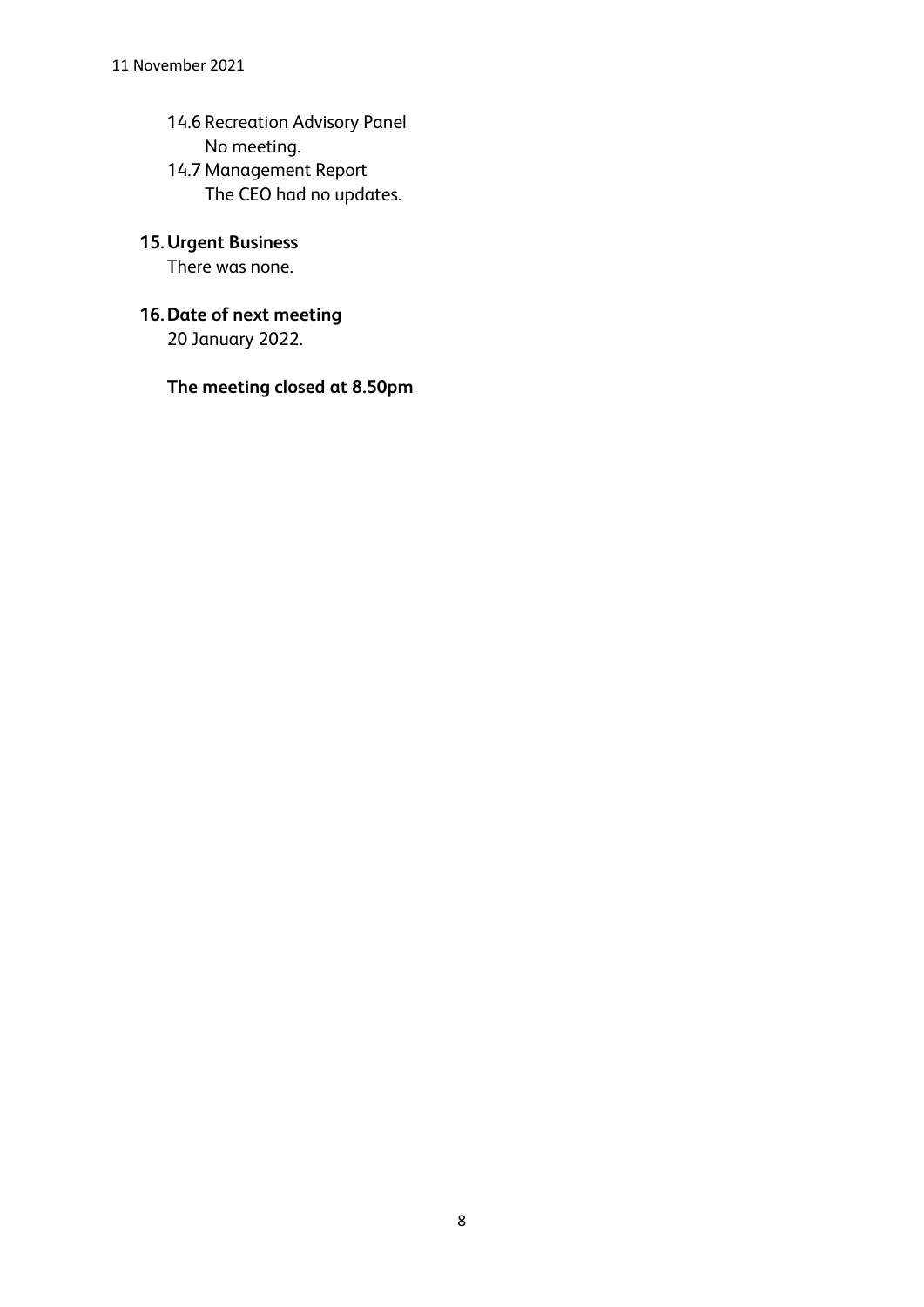#### Schedule 1

#### CHAIRMAN'S REPORT TO BOARD 2021 11 11

The earlier part of the year following the last Annual Meeting was, for Trustees, dominated by the conduct of an inquiry into a number of concerns and by the consequences of that inquiry. The findings of the inquiry report were accepted by the Board and a process put in place to respond to a number of the associated recommendations. That process continues, albeit rather slower than many would have wished.

One of the consequences was election of a new Trustee and we welcomed David Watson on his return to our Board.

Work to support the Modernisation Agenda has centred on producing, at the request of the Board a cost/benefit analysis of the opportunities that would be created by a consolidation and updating of our Governing Acts. That process has created some lively debate focussed largely on the financial factors but the Board's resolutions from March 2020 stands as a measure of the support for the substance of the proposed changes; many of the benefits being less easy to quantify. Nevertheless, the essence of the proposals is to enable the Trust to carry out its statutory duties in an effective and sustainable way in the face of huge financial, regulatory and environmental challenges in an uncertain future.

Meanwhile, our resourceful and hardworking staff have completely revised our Land Management Plan which is the foundation for our conservation work for the next 5 years. The plan is ratified, and work is underway.

Our managers and staff have also kept us on a stable financial footing in spite of the difficulties getting proper and timely payments from our agreed Countryside Stewardship schemes. Those schemes, which are a major source of the income essential to our stewardship of the hills and commons, are a feature of the uncertainty that we face in future.

Once again, the audit told us that our processes and the 2020/21 accounts were well managed and clean and the accounts tell us that that we hold healthy reserves and that the surge in car park income had provided some comfort to help with our careful control in the face of rising costs. Prudent and careful management is a precious commodity for which we continue to be grateful.